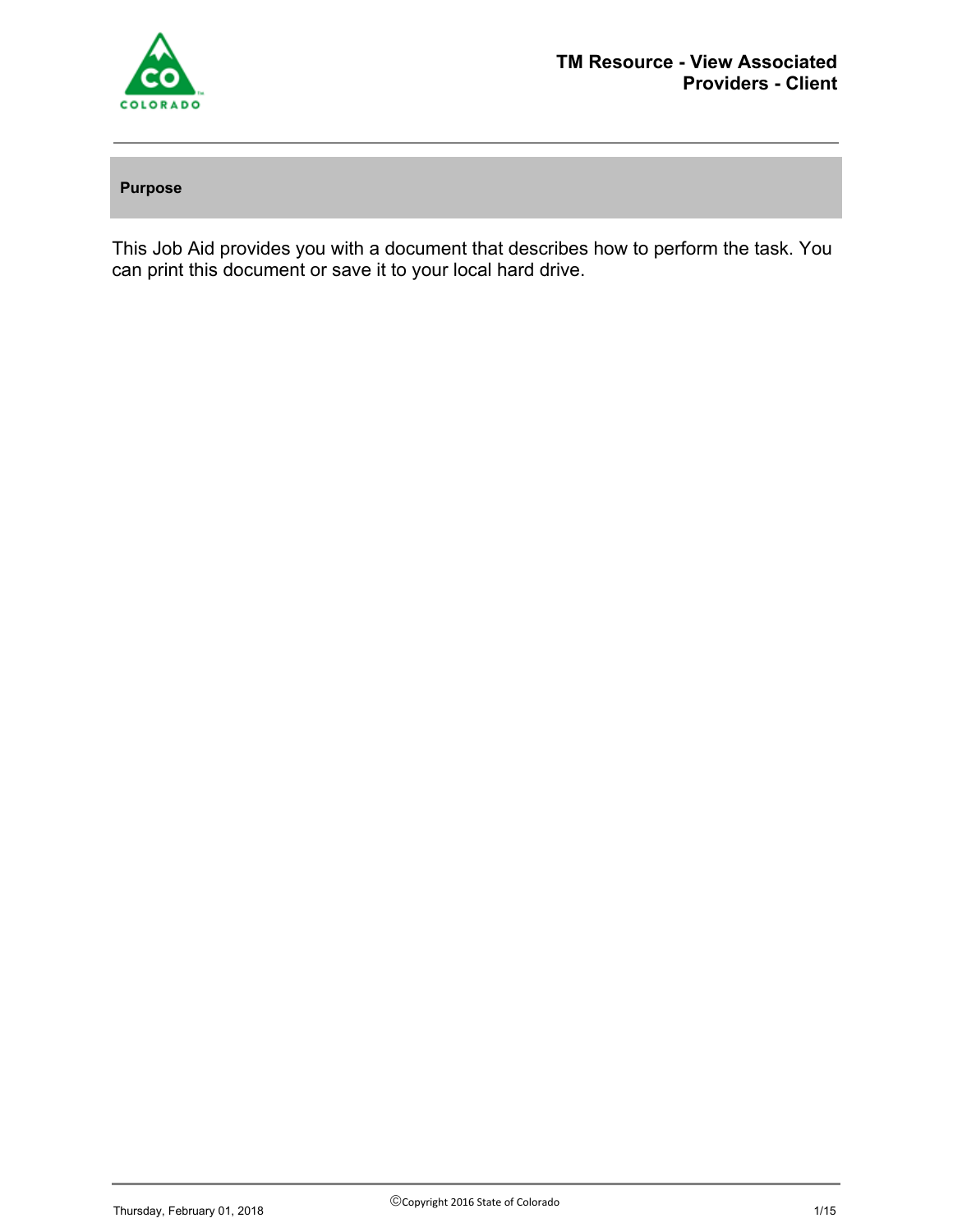

## **Procedure**

**1.** Follow the steps below to complete the task:

## **Colorado Trails - Google Chrome**

| $\frac{1}{100}$<br>COLORADO<br><b>Department of Human Services</b> |                              | Welcome, Jara Raphaelson (Logout) |
|--------------------------------------------------------------------|------------------------------|-----------------------------------|
| <b>Workspace Menu</b><br>ζ                                         |                              |                                   |
| <b>A</b> Home                                                      |                              |                                   |
| $2 \rightarrow$ Search                                             | Welcome to Modernized Trails |                                   |
| Resource Queues                                                    |                              |                                   |
| System Admin                                                       |                              |                                   |
| 曲 Staffing - County                                                |                              |                                   |
| <b>Organization - County</b>                                       |                              |                                   |
| <b>B</b> Staffing - State                                          |                              |                                   |
| <b>Organization - State</b>                                        |                              |                                   |
| <b>曲</b> Staffing - DYS/SB94                                       |                              |                                   |
| <b>M</b> Organization - DYS/SB94                                   |                              |                                   |
| <b>曲 Reports</b>                                                   |                              |                                   |
|                                                                    |                              |                                   |
|                                                                    |                              |                                   |

**2.** Click the **Search** menu item.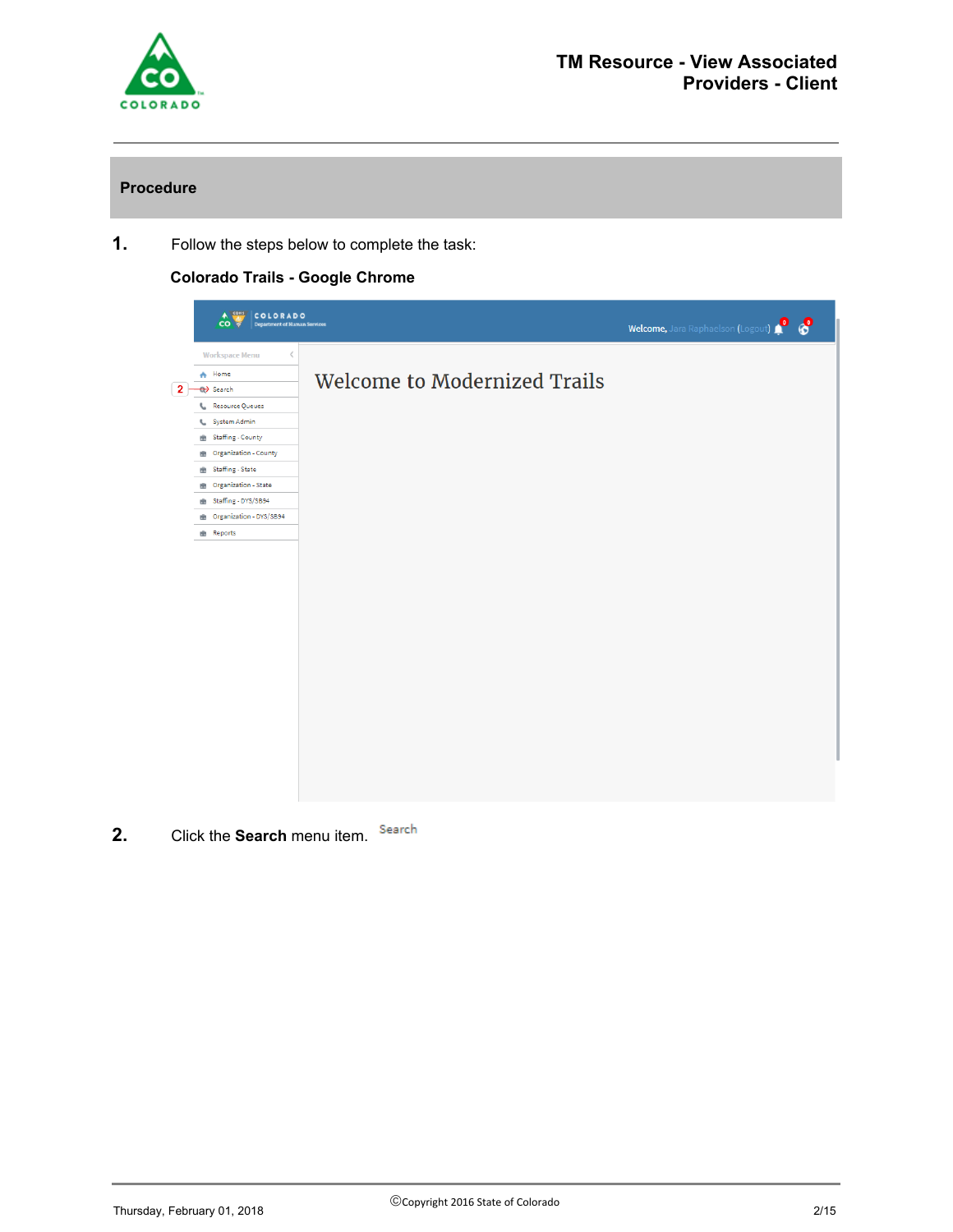

## **Colorado Trails - Google Chrome**

| $A \frac{const}{2}$<br>COLORADO<br><b>Department of Human Services</b><br>co                     |                              | Welcome, Jara Raphaelson (Logout) 4 6 |
|--------------------------------------------------------------------------------------------------|------------------------------|---------------------------------------|
| Workspace Menu<br>ぐ                                                                              |                              |                                       |
| Home<br>٨                                                                                        | Welcome to Modernized Trails |                                       |
| Q Search<br>Client Search<br>Employee Search<br>Public Provider Client Search<br>Provider Search |                              |                                       |
| Resource Queues<br>L                                                                             |                              |                                       |
| System Admin                                                                                     |                              |                                       |
| Staffing - County                                                                                |                              |                                       |
| Organization - County                                                                            |                              |                                       |
| <b>B</b> Staffing - State                                                                        |                              |                                       |
| Organization - State                                                                             |                              |                                       |
| Staffing - DYS/SB94                                                                              |                              |                                       |
| Organization - DYS/SB94                                                                          |                              |                                       |
| <b>Reports</b>                                                                                   |                              |                                       |
|                                                                                                  |                              |                                       |
|                                                                                                  |                              |                                       |

**3.** Click the **Client Search** menu item.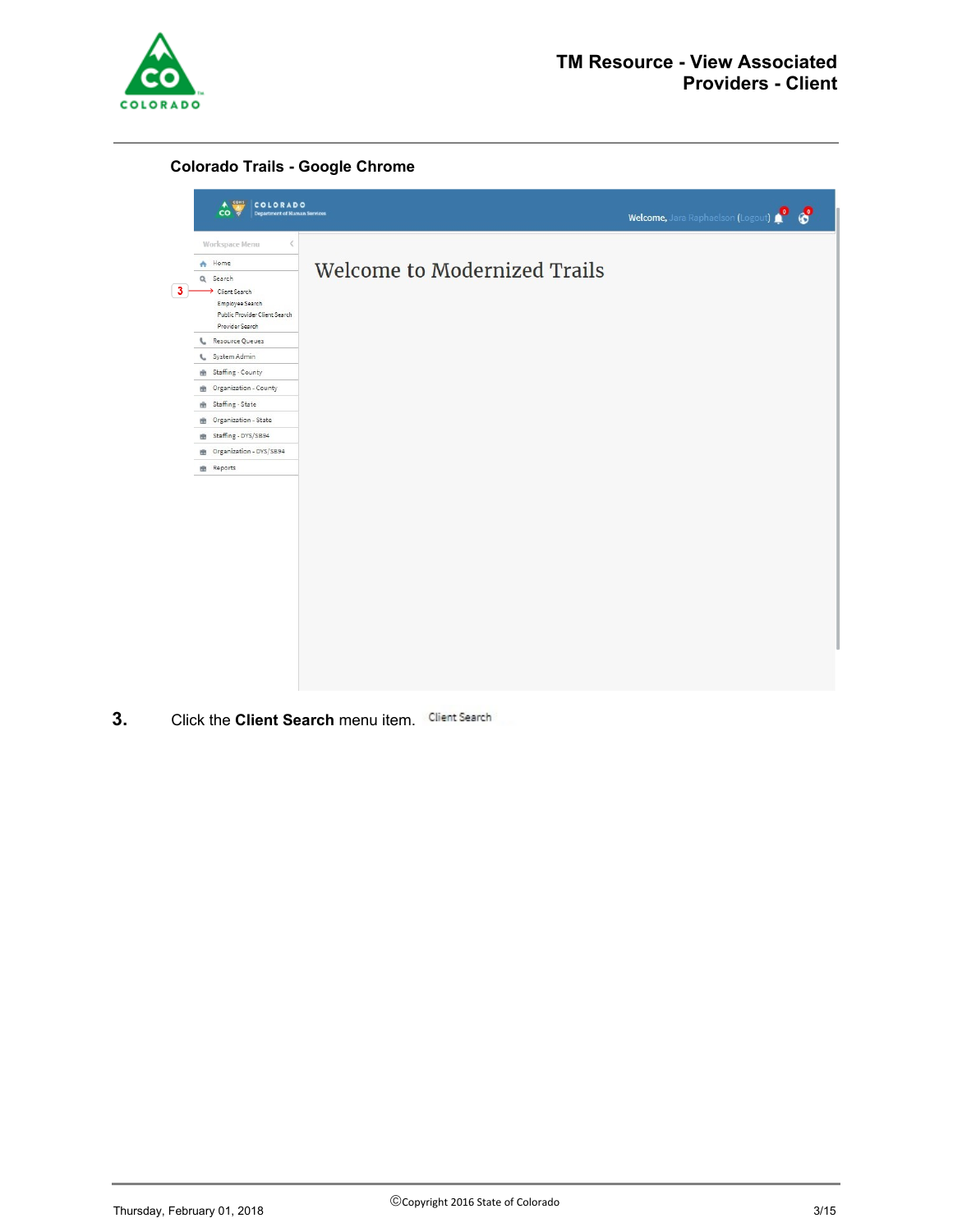

| A SONS COLORADO<br><b>Department of Human Services</b><br>co                                  |                                               |                                     |                                                      | Welcome, Jara Raphaelson (Logout) |
|-----------------------------------------------------------------------------------------------|-----------------------------------------------|-------------------------------------|------------------------------------------------------|-----------------------------------|
| <b>Workspace Menu</b><br>$\,<\,$<br>令 Home<br>Q Search<br><b>Client Search</b>                | <b>Client Search</b><br><b>Search Queries</b> |                                     |                                                      | -                                 |
| <b>Employee Search</b><br>Public Provider Client Search<br>Provider Search<br>Resource Queues | <b>First Name</b>                             | Middle Name                         | Last Name                                            | Soundex                           |
| System Admin<br>◟                                                                             | Jane                                          | Jane                                | Smith                                                | Off<br>On                         |
| Staffing - County<br><b>M</b> Organization - County                                           | Date of Birth<br>瞢<br><b>MM/DD/YYYY</b>       | <b>Phone Number</b><br>555-555-5555 | Client ID<br>0000000                                 |                                   |
| Staffing - State<br>ŵ<br>Organization - State<br>ŵ                                            | <b>Address</b>                                | City                                | ZIP                                                  |                                   |
| Staffing - DYS/SB94<br>Organization - DYS/SB94<br>ala.                                        | 123 Elm St                                    | Denver                              | 80132                                                |                                   |
| <b>Reports</b>                                                                                | State ID<br>A555555                           | <b>Household Number</b><br>00000000 | <b>Social Security Number</b><br>000-00-0000 or 0000 |                                   |
|                                                                                               | <b>Search</b><br>Clear                        |                                     |                                                      |                                   |
|                                                                                               |                                               |                                     |                                                      |                                   |
|                                                                                               |                                               |                                     |                                                      |                                   |
|                                                                                               |                                               |                                     |                                                      |                                   |
|                                                                                               |                                               |                                     |                                                      |                                   |
|                                                                                               |                                               |                                     |                                                      |                                   |

**4.** Client Search page displays.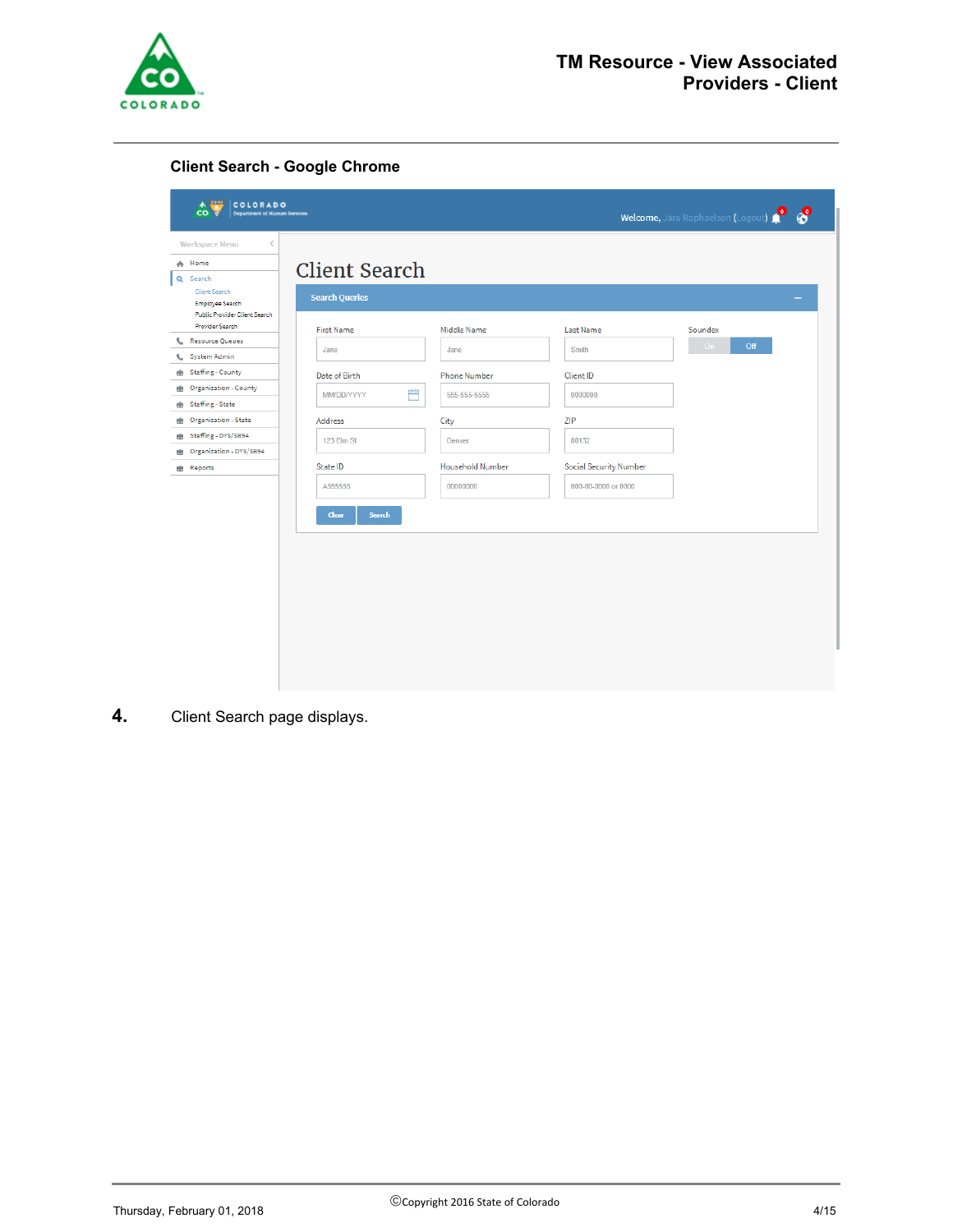



| A CONS<br>COLORADO<br>$\overline{co}$ $\overline{f}$<br><b>Department of Human Services</b> |                               |                         |                               | Welcome, Jara Raphaelson (Logout) |  |
|---------------------------------------------------------------------------------------------|-------------------------------|-------------------------|-------------------------------|-----------------------------------|--|
| <b>Workspace Menu</b><br>令 Home<br>Q Search                                                 | <b>Client Search</b>          |                         |                               |                                   |  |
| Client Search<br><b>Employee Search</b><br>Public Provider Client Search                    | <b>Search Queries</b>         |                         |                               |                                   |  |
| <b>Provider Search</b>                                                                      | <b>First Name</b>             | Middle Name             | Last Name                     | Soundex                           |  |
| Resource Queues<br>╰                                                                        | Jane                          | Jane                    | Smith                         | Off<br>On                         |  |
| System Admin                                                                                |                               |                         |                               |                                   |  |
| 曲 Staffing - County                                                                         | Date of Birth                 | <b>Phone Number</b>     | Client ID                     |                                   |  |
| <b>Organization - County</b>                                                                | 屵<br><b>MM/DD/YYYY</b>        | 555-555-5555            | 0000000                       |                                   |  |
| 曲 Staffing - State                                                                          |                               |                         |                               |                                   |  |
| <b>M</b> Organization - State                                                               | Address                       | City                    | ZIP                           |                                   |  |
| 曲 Staffing - DYS/SB94                                                                       | 123 Elm St                    | Denver                  | 80132                         |                                   |  |
| <b>M</b> Organization - DYS/SB94                                                            |                               |                         |                               |                                   |  |
| <b>Reports</b>                                                                              | State ID                      | <b>Household Number</b> | <b>Social Security Number</b> |                                   |  |
|                                                                                             | A555555                       | 00000000                | 000-00-0000 or 0000           |                                   |  |
|                                                                                             | <b>Search</b><br><b>Clear</b> |                         |                               |                                   |  |
|                                                                                             |                               |                         |                               |                                   |  |
|                                                                                             |                               |                         |                               |                                   |  |
|                                                                                             |                               |                         |                               |                                   |  |
|                                                                                             |                               |                         |                               |                                   |  |
|                                                                                             |                               |                         |                               |                                   |  |
|                                                                                             |                               |                         |                               |                                   |  |
|                                                                                             |                               |                         |                               |                                   |  |
|                                                                                             |                               |                         |                               |                                   |  |
|                                                                                             |                               |                         |                               |                                   |  |
|                                                                                             |                               |                         |                               |                                   |  |

**5.** As required, complete/review the following fields:

| <b>Field</b> | R/O/C | <b>Description</b>                                              |
|--------------|-------|-----------------------------------------------------------------|
| Client ID    |       | Example:<br>3339258<br>For this activity, enter Client 3339258. |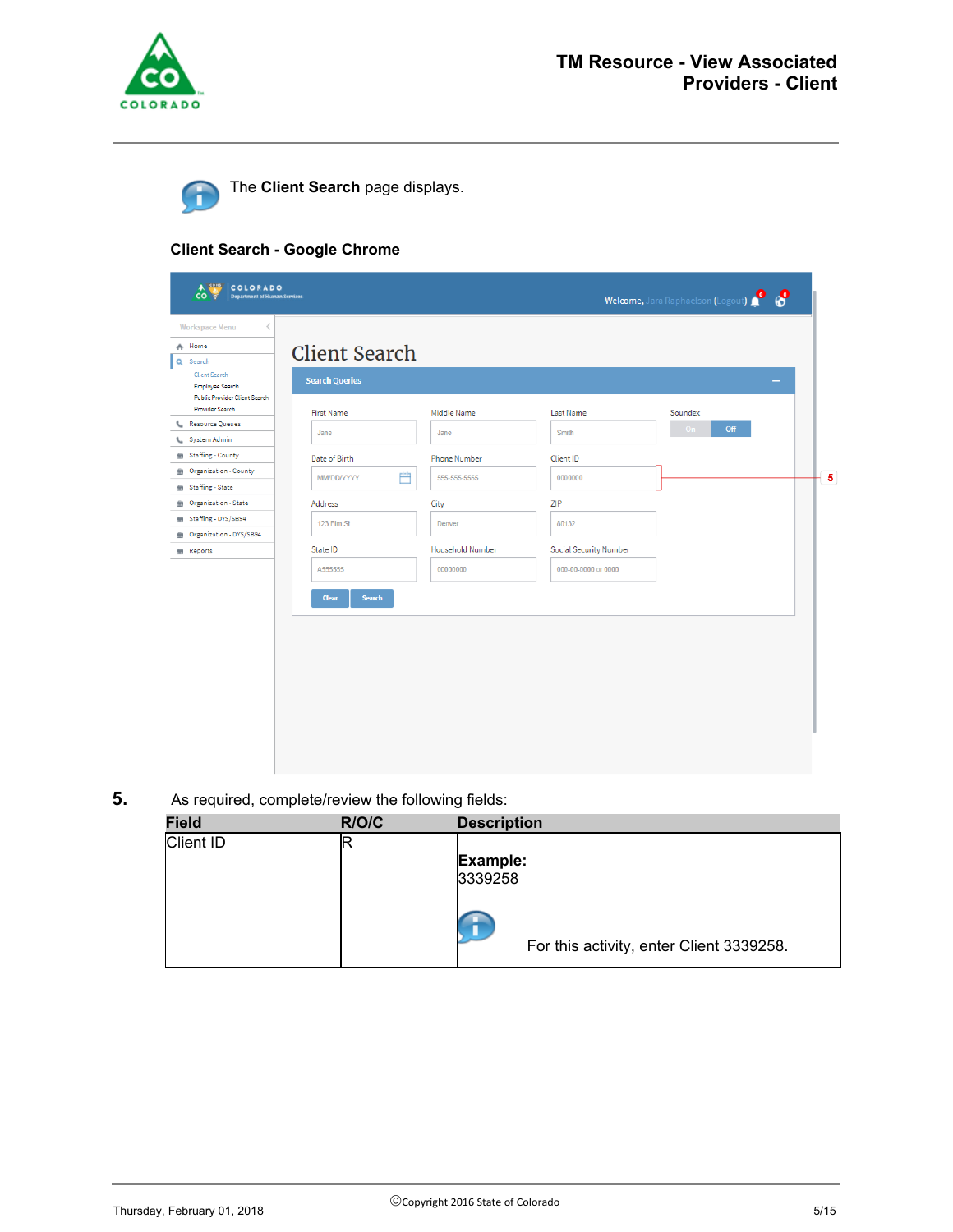

| <b>Workspace Menu</b><br>$\lt$<br>令 Home<br><b>Client Search</b><br>Q Search<br>Client Search<br><b>Search Queries</b><br>Employee Search<br>Public Provider Client Search<br><b>Provider Search</b><br><b>First Name</b><br>Middle Name<br>Last Name<br>Soundex<br>Resource Queues<br>$_ 0n $<br>Smith<br>Jane<br>Jane<br>System Admin<br><b>曲</b> Staffing - County<br>Date of Birth<br><b>Phone Number</b><br>Client ID<br><b>M</b> Organization - County<br>Ë<br>555-555-5555<br><b>MM/DD/YYYY</b><br>3339258<br><b>B</b> Staffing - State<br><b>Organization - State</b><br>ZIP<br>Address<br>City<br>曲 Staffing - DYS/SB94<br>123 Elm St<br>80132<br><b>Denver</b><br><b>M</b> Organization - DYS/SB94<br><b>Household Number</b><br><b>Social Security Number</b><br>State ID<br><b>Reports</b><br>A555555<br>000-00-0000 or 0000<br>00000000<br>$6^{\circ}$<br>Search<br>Clear | Welcome, Jara Raphaelson (Logout) |
|----------------------------------------------------------------------------------------------------------------------------------------------------------------------------------------------------------------------------------------------------------------------------------------------------------------------------------------------------------------------------------------------------------------------------------------------------------------------------------------------------------------------------------------------------------------------------------------------------------------------------------------------------------------------------------------------------------------------------------------------------------------------------------------------------------------------------------------------------------------------------------------|-----------------------------------|
|                                                                                                                                                                                                                                                                                                                                                                                                                                                                                                                                                                                                                                                                                                                                                                                                                                                                                        |                                   |
|                                                                                                                                                                                                                                                                                                                                                                                                                                                                                                                                                                                                                                                                                                                                                                                                                                                                                        |                                   |
|                                                                                                                                                                                                                                                                                                                                                                                                                                                                                                                                                                                                                                                                                                                                                                                                                                                                                        |                                   |
|                                                                                                                                                                                                                                                                                                                                                                                                                                                                                                                                                                                                                                                                                                                                                                                                                                                                                        |                                   |
|                                                                                                                                                                                                                                                                                                                                                                                                                                                                                                                                                                                                                                                                                                                                                                                                                                                                                        | Off                               |
|                                                                                                                                                                                                                                                                                                                                                                                                                                                                                                                                                                                                                                                                                                                                                                                                                                                                                        |                                   |
|                                                                                                                                                                                                                                                                                                                                                                                                                                                                                                                                                                                                                                                                                                                                                                                                                                                                                        |                                   |
|                                                                                                                                                                                                                                                                                                                                                                                                                                                                                                                                                                                                                                                                                                                                                                                                                                                                                        |                                   |
|                                                                                                                                                                                                                                                                                                                                                                                                                                                                                                                                                                                                                                                                                                                                                                                                                                                                                        |                                   |
|                                                                                                                                                                                                                                                                                                                                                                                                                                                                                                                                                                                                                                                                                                                                                                                                                                                                                        |                                   |
|                                                                                                                                                                                                                                                                                                                                                                                                                                                                                                                                                                                                                                                                                                                                                                                                                                                                                        |                                   |
|                                                                                                                                                                                                                                                                                                                                                                                                                                                                                                                                                                                                                                                                                                                                                                                                                                                                                        |                                   |
|                                                                                                                                                                                                                                                                                                                                                                                                                                                                                                                                                                                                                                                                                                                                                                                                                                                                                        |                                   |
|                                                                                                                                                                                                                                                                                                                                                                                                                                                                                                                                                                                                                                                                                                                                                                                                                                                                                        |                                   |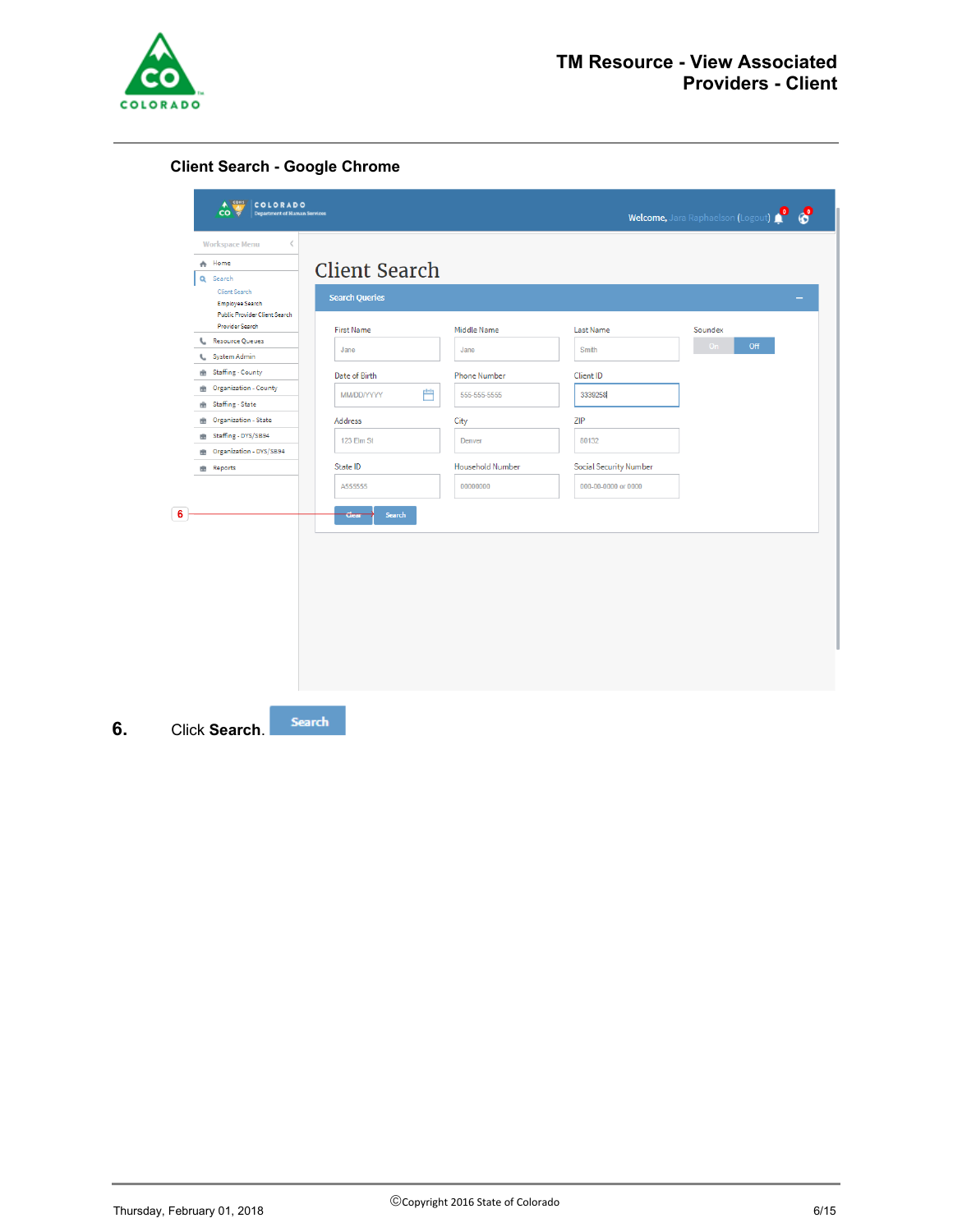

| CII<br>$ClientID \top$<br>Gender T<br>DOB T<br>State ID T<br>SSN T<br>County $\P$<br>Age $\top$<br>3339258<br>Female<br>3/13/1955<br>62<br>499-00-2259<br>$\sim$ | Full Name $\triangleq \overline{\Upsilon}$<br>Johnjign Doeaprw | DYS<br>No |  |  |
|------------------------------------------------------------------------------------------------------------------------------------------------------------------|----------------------------------------------------------------|-----------|--|--|
|                                                                                                                                                                  |                                                                |           |  |  |
|                                                                                                                                                                  |                                                                |           |  |  |
|                                                                                                                                                                  |                                                                |           |  |  |
|                                                                                                                                                                  |                                                                |           |  |  |
|                                                                                                                                                                  |                                                                |           |  |  |
|                                                                                                                                                                  |                                                                |           |  |  |
|                                                                                                                                                                  |                                                                |           |  |  |
|                                                                                                                                                                  |                                                                |           |  |  |
|                                                                                                                                                                  |                                                                |           |  |  |
|                                                                                                                                                                  |                                                                |           |  |  |
|                                                                                                                                                                  |                                                                |           |  |  |
|                                                                                                                                                                  |                                                                |           |  |  |
|                                                                                                                                                                  |                                                                |           |  |  |
|                                                                                                                                                                  |                                                                |           |  |  |
|                                                                                                                                                                  |                                                                |           |  |  |
|                                                                                                                                                                  |                                                                |           |  |  |
|                                                                                                                                                                  |                                                                |           |  |  |
|                                                                                                                                                                  |                                                                |           |  |  |

**7.** Client displays in the table.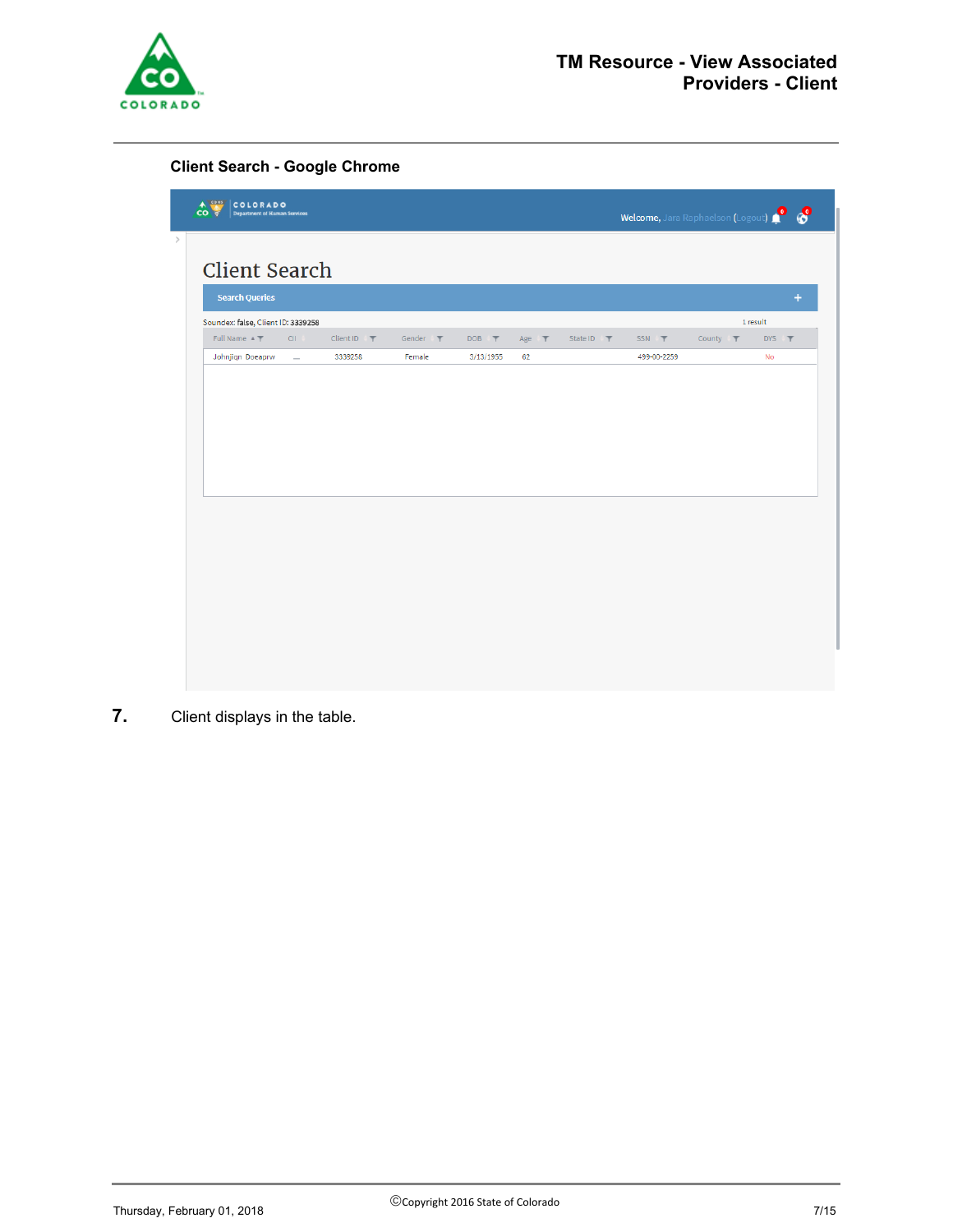

п

The client that matches your search criteria displays in the table.

## **Client Search - Google Chrome**

| <b>Client Search</b><br><b>Search Queries</b><br>Soundex: false, Client ID: 3339258 |                 |               |           |            |            |             |               |                 |   |
|-------------------------------------------------------------------------------------|-----------------|---------------|-----------|------------|------------|-------------|---------------|-----------------|---|
|                                                                                     |                 |               |           |            |            |             |               |                 |   |
|                                                                                     |                 |               |           |            |            |             |               |                 | ÷ |
| Full Name $\angle$ $\P$<br>CII                                                      | $ClientID \top$ | Gender $\top$ | DOB T     | Age $\top$ | State ID T | SSN T       | County $\top$ | 1 result<br>DYS |   |
| Johnjign Doeaprw<br>$\overline{\phantom{a}}$                                        | 3339258         | Female        | 3/13/1955 | 62         |            | 499-00-2259 |               | No              |   |
|                                                                                     |                 |               |           |            |            |             |               |                 |   |
|                                                                                     |                 |               |           |            |            |             |               |                 |   |
|                                                                                     |                 |               |           |            |            |             |               |                 |   |
|                                                                                     |                 |               |           |            |            |             |               |                 |   |
|                                                                                     |                 |               |           |            |            |             |               |                 |   |
|                                                                                     |                 |               |           |            |            |             |               |                 |   |
|                                                                                     |                 |               |           |            |            |             |               |                 |   |
|                                                                                     |                 |               |           |            |            |             |               |                 |   |
|                                                                                     |                 |               |           |            |            |             |               |                 |   |
|                                                                                     |                 |               |           |            |            |             |               |                 |   |
|                                                                                     |                 |               |           |            |            |             |               |                 |   |
|                                                                                     |                 |               |           |            |            |             |               |                 |   |

**8.** Click the **Full Name** link.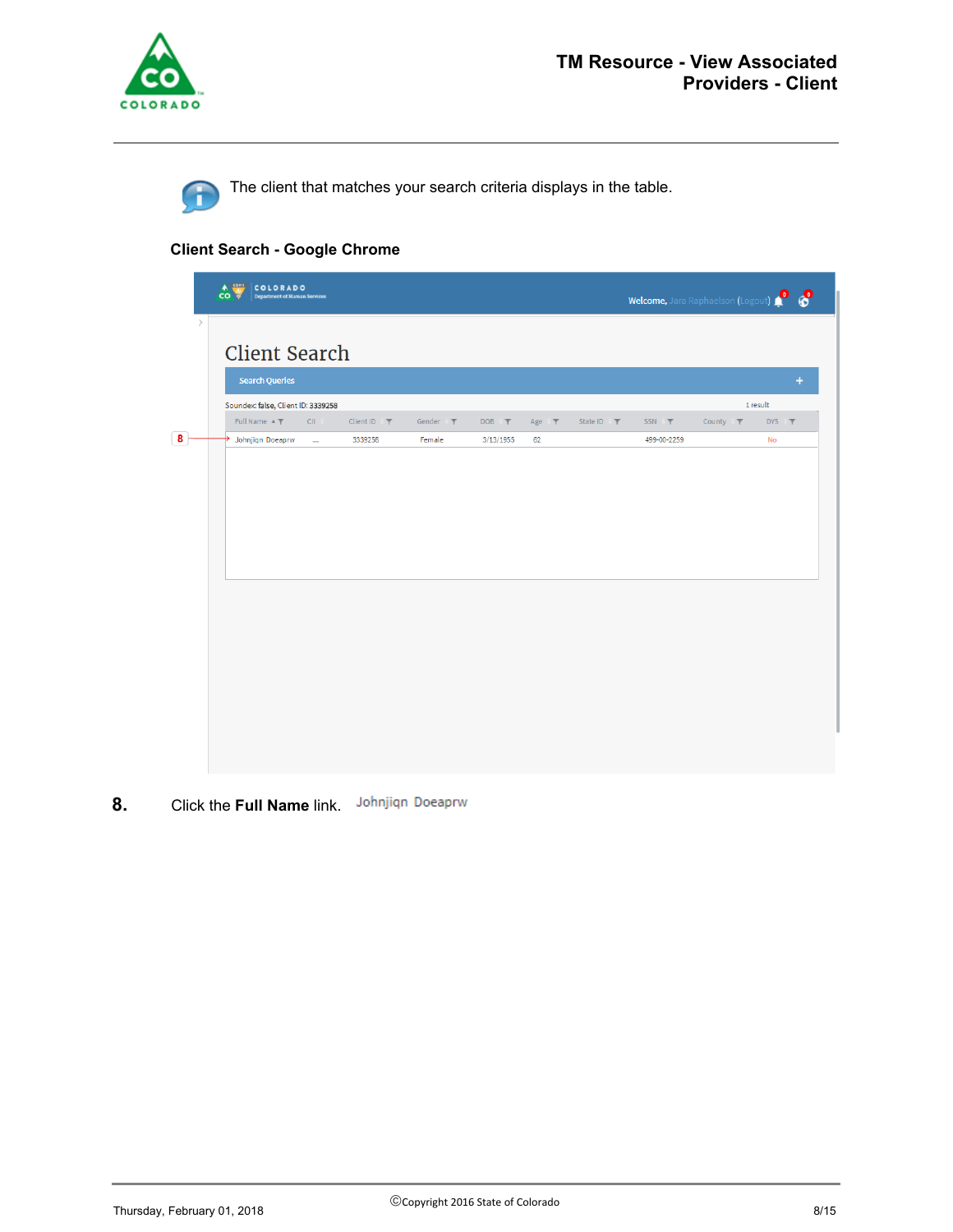

| co<br><b>Department of Human Services</b>               |                                     |                    |            |            |                         |            |               | Welcome, Jara Raphaelson (Logout) (CO |          |     |
|---------------------------------------------------------|-------------------------------------|--------------------|------------|------------|-------------------------|------------|---------------|---------------------------------------|----------|-----|
| <b>Client Search</b>                                    |                                     |                    |            |            |                         |            |               |                                       |          |     |
| <b>Search Queries</b>                                   |                                     |                    |            |            |                         |            |               |                                       |          | ٠   |
| Soundex: false, Client ID: 3339258                      |                                     |                    |            |            |                         |            |               |                                       | 1 result |     |
| Full Name $\sqrt{2}$<br>CII.                            | Gender <b>T</b><br>Client ID $\top$ | $DOB$ $\top$       |            | Age $\top$ | State ID T              |            | $SSN$ $\top$  | County $\overline{\mathbf{T}}$        |          | DYS |
| Johnjign Doeaprw<br>3339258<br>$\overline{\phantom{a}}$ | Female                              | 3/13/1955          | 62         |            |                         |            | 499-00-2259   |                                       | No       |     |
|                                                         |                                     |                    |            |            |                         |            |               |                                       |          |     |
| <b>Relations</b> O<br><b>General</b>                    | Addresses 2                         | Phone <sup>1</sup> | SB94 Cases |            | Admissions <sup>O</sup> |            |               | CW Referral/Assessment O              |          |     |
| Johnjiqn Doeaprw                                        |                                     |                    |            |            |                         |            |               |                                       |          |     |
| Sex Assigned at Birth                                   | <b>DOB</b>                          |                    |            |            |                         | Age        |               |                                       |          |     |
| Female                                                  |                                     | 03/13/1955         |            |            |                         | 62         |               |                                       |          |     |
| Client ID                                               |                                     | State ID           |            |            |                         | <b>SSN</b> |               |                                       |          |     |
| 3339258                                                 |                                     |                    |            |            |                         |            | 499002259     |                                       |          |     |
| <b>Custody Status</b>                                   | History                             | In Placement       |            |            |                         |            | County/Agency |                                       |          |     |

**9.** Client Details display.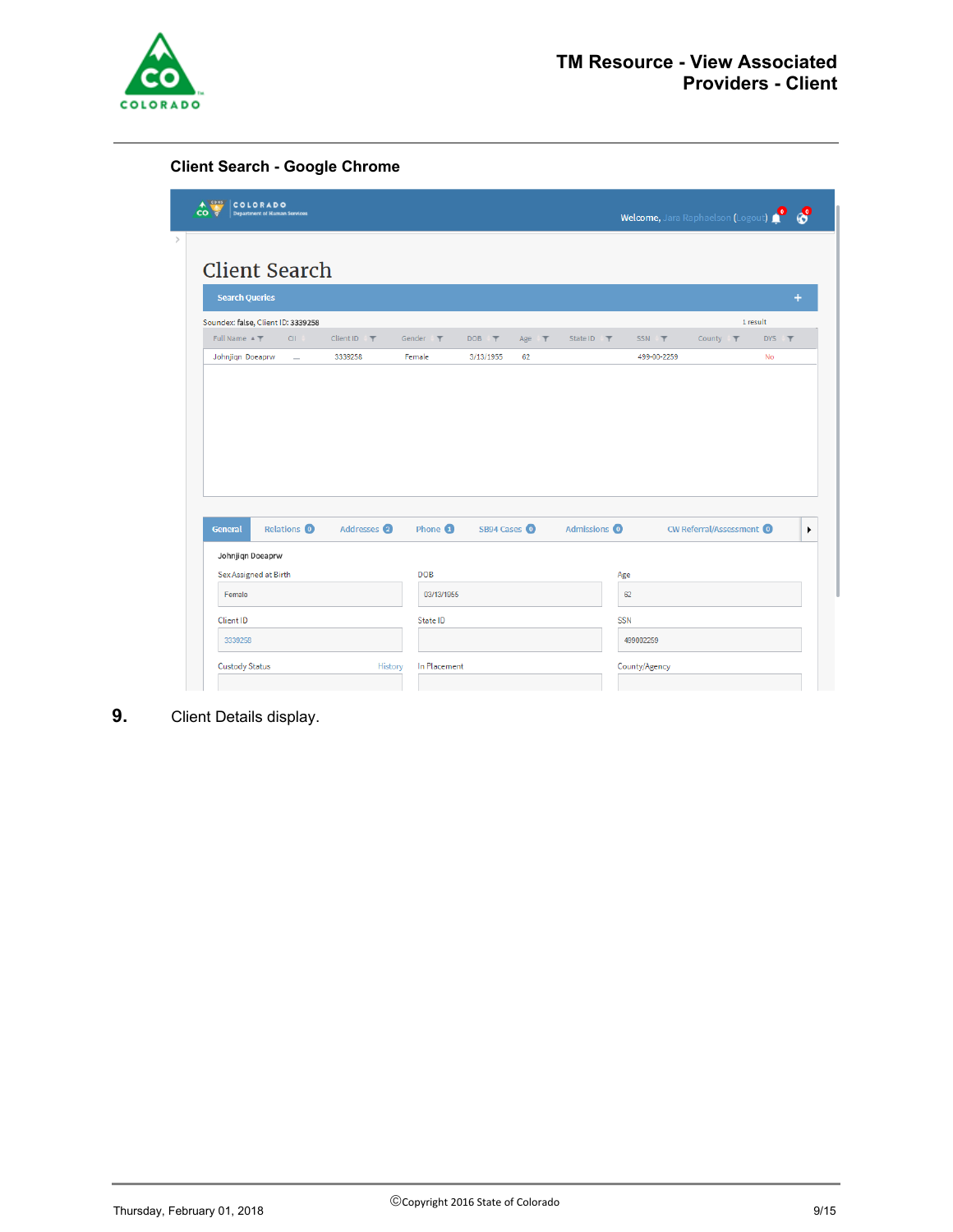



Client details will display in tabs below the search results table with the General Tab displaying by default. By selecting a tab you can view further specific client information.

For this process, you will be selecting the **Associated Providers** tab.

#### **Client Search - Google Chrome**

|                             | <b>Client Search</b>               |                  |                    |                  |            |              |            |             |                                 |          |     |   |
|-----------------------------|------------------------------------|------------------|--------------------|------------------|------------|--------------|------------|-------------|---------------------------------|----------|-----|---|
| <b>Search Queries</b>       |                                    |                  |                    |                  |            |              |            |             |                                 |          |     | ÷ |
|                             | Soundex: false, Client ID: 3339258 |                  |                    |                  |            |              |            |             |                                 | 1 result |     |   |
| Full Name $\triangleq \top$ | CII.                               | Client ID $\top$ | Gender <b>T</b>    | DOB <sub>T</sub> | Age $\top$ | State ID T   |            | SSN T       | County $\overline{\mathbf{T}}$  |          | DYS |   |
| Johnjiqn Doeaprw            | $\overline{\phantom{a}}$           | 3339258          | Female             | 3/13/1955        | 62         |              |            | 499-00-2259 |                                 |          | No  |   |
|                             |                                    |                  |                    |                  |            |              |            |             |                                 |          |     |   |
| General                     | <b>Relations</b> O                 | Addresses 2      | Phone <sup>1</sup> | SB94 Cases 0     |            | Admissions O |            |             | <b>CW Referral/Assessment O</b> |          |     | ٠ |
| Johnjiqn Doeaprw            |                                    |                  |                    |                  |            |              |            |             |                                 |          |     |   |
| Sex Assigned at Birth       |                                    |                  | DOB                |                  |            |              | Age        |             |                                 |          |     |   |
| Female                      |                                    |                  | 03/13/1955         |                  |            |              | 62         |             |                                 |          |     |   |
| <b>Client ID</b>            |                                    |                  | State ID           |                  |            |              | <b>SSN</b> |             |                                 |          |     |   |

**10.** Click the **Next** link.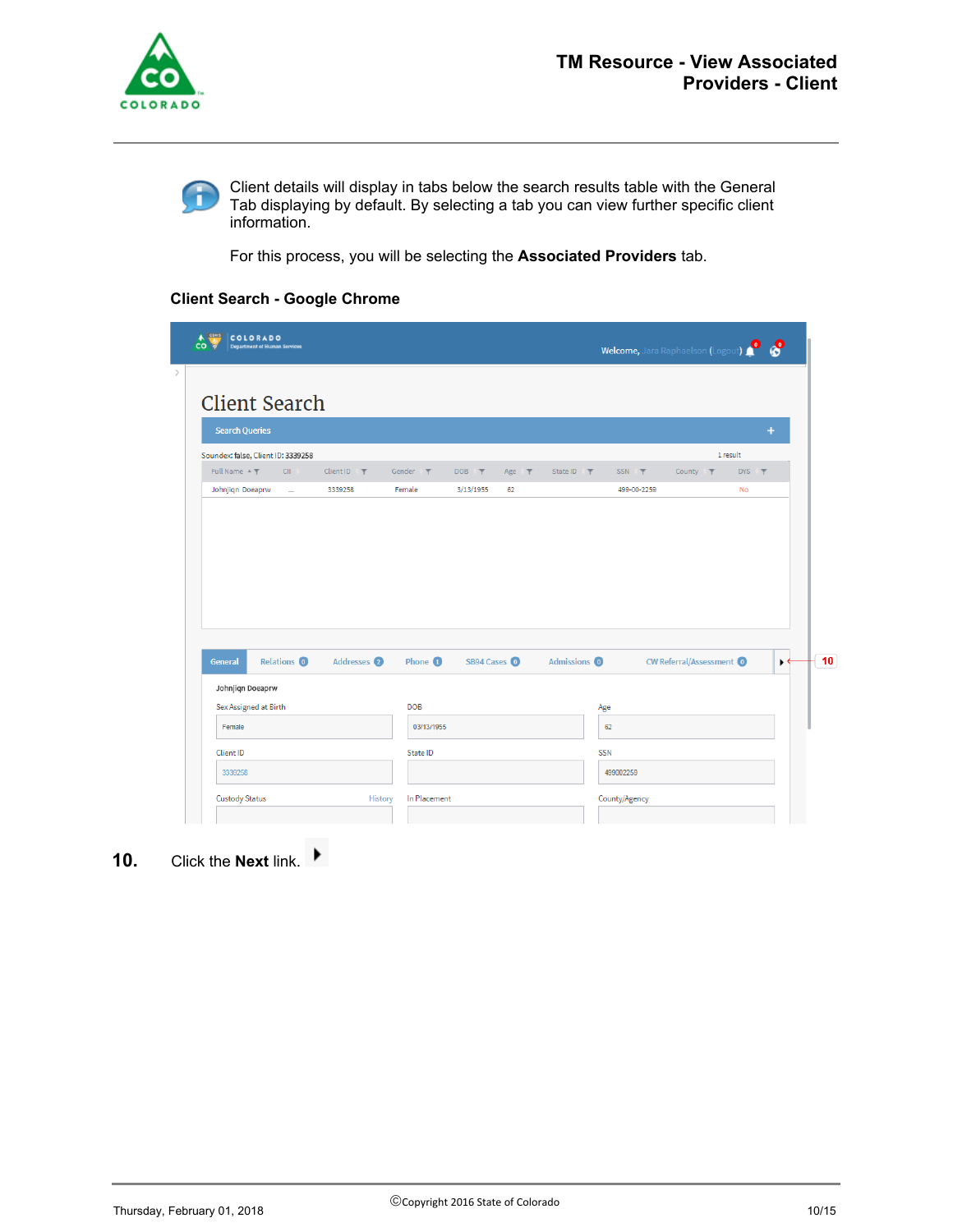



For this process, you will be selecting the **Associated Providers** tab.

Since the Associated Providers tab is not in this first group of tabs, use the **Next** link to move to the next group of tabs.

### **Client Search - Google Chrome**

| <b>Client Search</b><br><b>Search Queries</b> | Soundex: false, Client ID: 3339258 |                                                                                              |          |                  |               |            |        |             |                                   | 1 result | ÷   |
|-----------------------------------------------|------------------------------------|----------------------------------------------------------------------------------------------|----------|------------------|---------------|------------|--------|-------------|-----------------------------------|----------|-----|
| Full Name $\triangleq \top$                   | CII.                               | Client ID $\top$                                                                             | Gender T | DOB <sub>T</sub> | Age $\top$    | State ID ▼ | SSN T  |             | County $\top$                     |          | DYS |
| Johnjign Doeaprw                              | L.                                 | 3339258                                                                                      | Female   | 3/13/1955        | 62            |            |        | 499-00-2259 |                                   | No       |     |
|                                               |                                    |                                                                                              |          |                  |               |            |        |             |                                   |          |     |
| Cases O<br>◀                                  |                                    | Prevention Cases (O Critical Info (O Assigned Staff (O Placements (O Associated Providers (O |          |                  |               |            |        |             | Critical Incident Reports O TIC O |          |     |
| Case ID                                       | Open Date                          | Close Date                                                                                   | PAC      | Case Type        | County/Agency |            | Region |             | Last Assigned To                  |          |     |
| No data available in table                    |                                    |                                                                                              |          |                  |               |            |        |             |                                   |          |     |

**11.** Next group of tabs.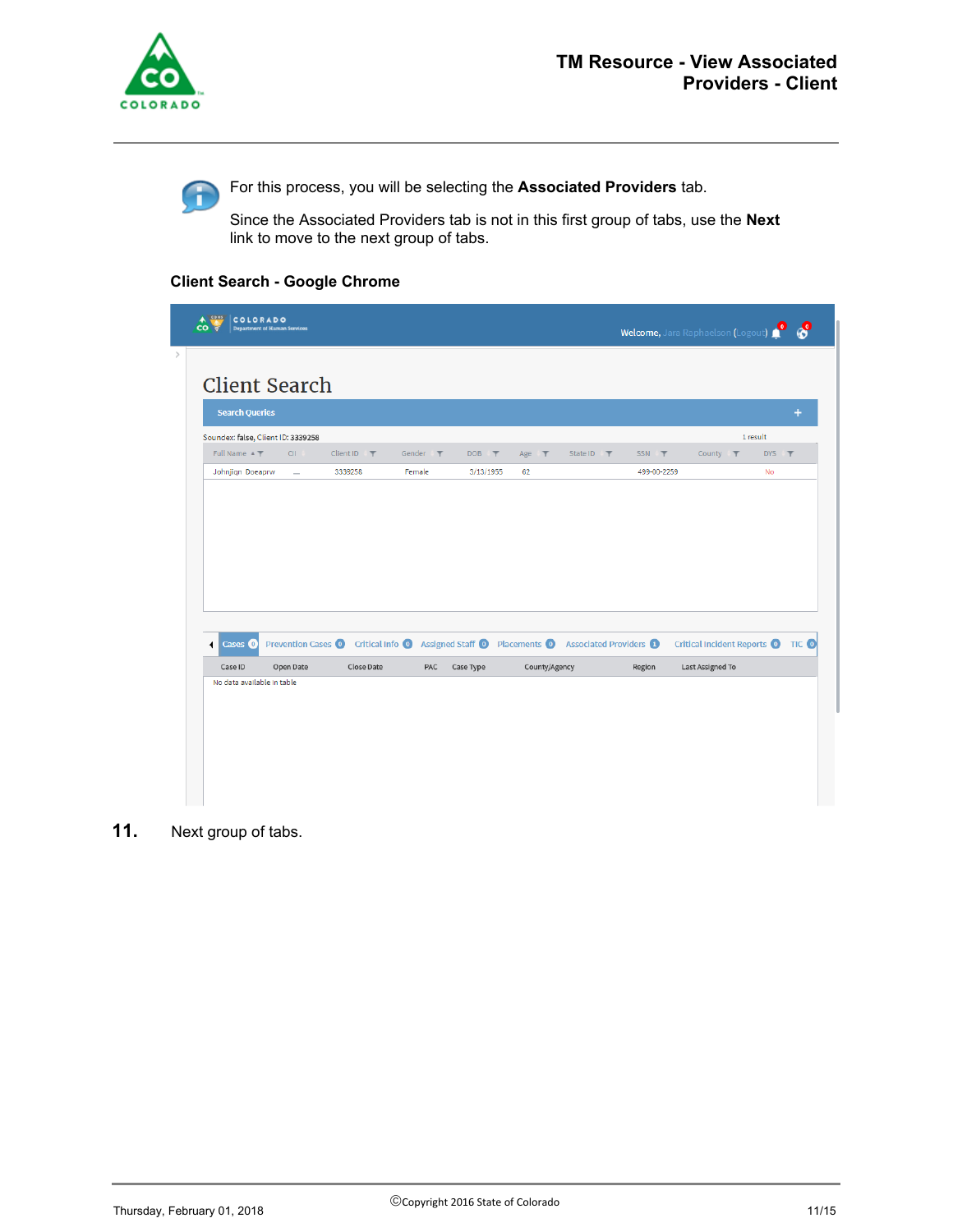



This opens the next group of tabs and provides you with a **Back** link to return to the previous group of tabs.

## **Client Search - Google Chrome**

| Soundex: false, Client ID: 3339258<br>Full Name $\triangleq$ $\blacktriangledown$ | CII                      | Client ID $\top$                                                    | Gender <b>T</b> | DOB <sub>T</sub> | Age T         | State ID T                  | SSN T       | County $\top$                 | 1 result<br>DYS |                                 |
|-----------------------------------------------------------------------------------|--------------------------|---------------------------------------------------------------------|-----------------|------------------|---------------|-----------------------------|-------------|-------------------------------|-----------------|---------------------------------|
| Johnjign Doeaprw                                                                  | $\overline{\phantom{a}}$ | 3339258                                                             | Female          | 3/13/1955        | 62            |                             | 499-00-2259 |                               | No              |                                 |
|                                                                                   |                          |                                                                     |                 |                  |               |                             |             |                               |                 |                                 |
| Cases <sup>O</sup><br>◀                                                           |                          | Prevention Cases (O Critical Info (O Assigned Staff (O Placements O |                 |                  |               | <b>Associated Providers</b> |             | ← Critical Incident Reports + |                 | $\overline{m}$ e $\overline{m}$ |
| Case ID                                                                           | Open Date                | Close Date                                                          | <b>PAC</b>      | Case Type        | County/Agency |                             | Region      | Last Assigned To              |                 |                                 |
|                                                                                   |                          |                                                                     |                 |                  |               |                             |             |                               |                 |                                 |
| No data available in table                                                        |                          |                                                                     |                 |                  |               |                             |             |                               |                 |                                 |

**12.** Click the **Associated Providers** tab.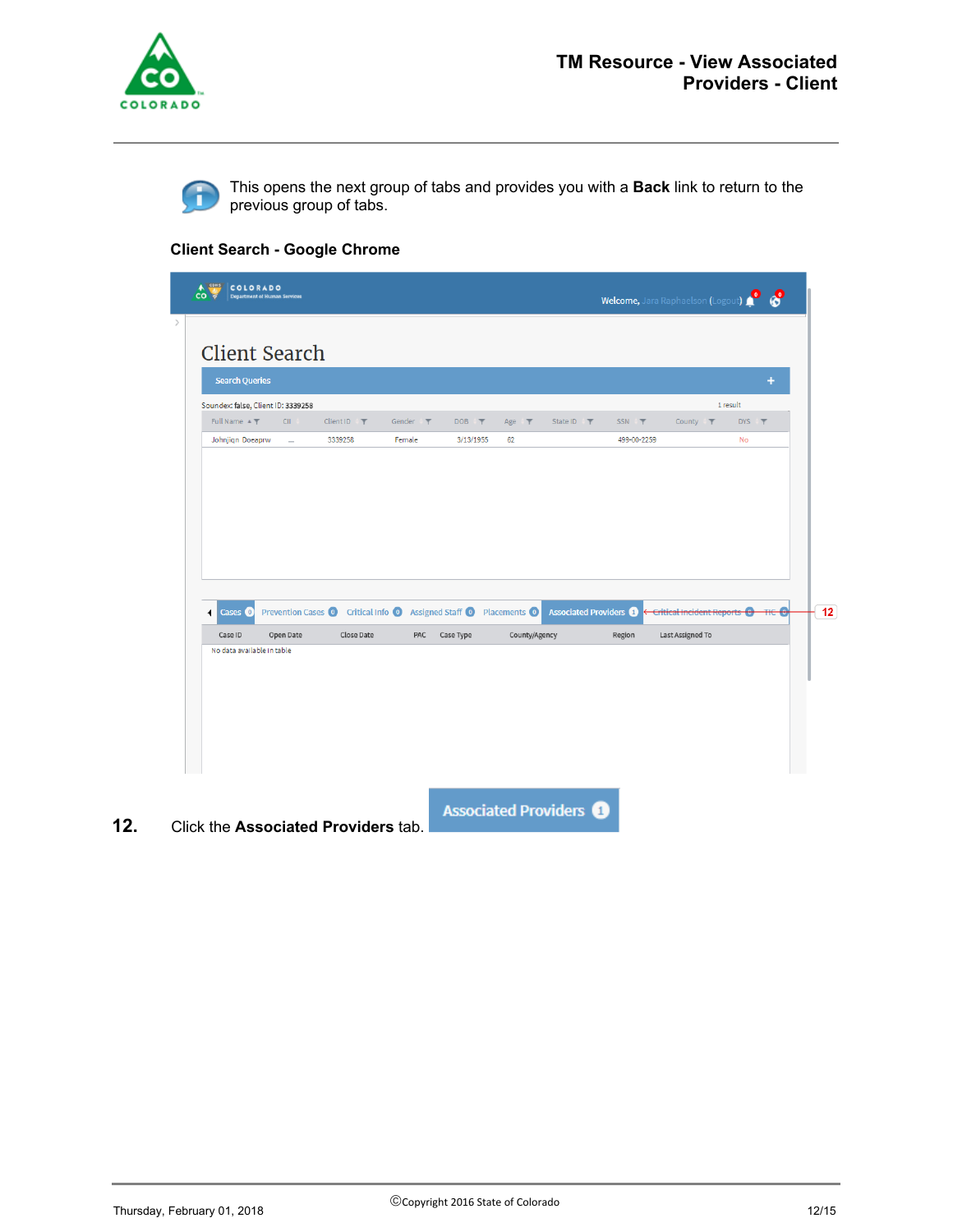



The number of Associated Provider records for this client is shown in the Associated Providers tab header. Click the Associated Providers tab to display the records.

### **Client Search - Google Chrome**

| <b>Search Queries</b><br>Soundex: false, Client ID: 3339258                                                          |                          |                  |               |                 |            |                             |              |          |                                                 |            | 1 result | ٠ |
|----------------------------------------------------------------------------------------------------------------------|--------------------------|------------------|---------------|-----------------|------------|-----------------------------|--------------|----------|-------------------------------------------------|------------|----------|---|
| Full Name $\triangleq \blacktriangledown$                                                                            | CII.                     | Client ID $\top$ | Gender $\top$ | $DOB$ $\top$    | Age $\top$ | State ID T                  | $SSN$ $\top$ |          | County $\overline{\mathbf{T}}$                  |            | DYS      |   |
| Johnjign Doeaprw                                                                                                     | $\overline{\phantom{m}}$ | 3339258          | Female        | 3/13/1955       | 62         |                             | 499-00-2259  |          |                                                 |            | No       |   |
|                                                                                                                      |                          |                  |               |                 |            |                             |              |          |                                                 |            |          |   |
| Cases <sup>O</sup> Prevention Cases <sup>O</sup> Critical Info <sup>O</sup> Assigned Staff <sup>O</sup> Placements O |                          |                  |               |                 |            | <b>Associated Providers</b> |              |          | Critical Incident Reports <b>O</b> TIC <b>O</b> |            |          |   |
| Provider Name                                                                                                        |                          | Provider ID      | Role          | Service Type(s) |            |                             |              | End Date |                                                 | End Reason |          |   |

**13.** List of Associated Providers displays.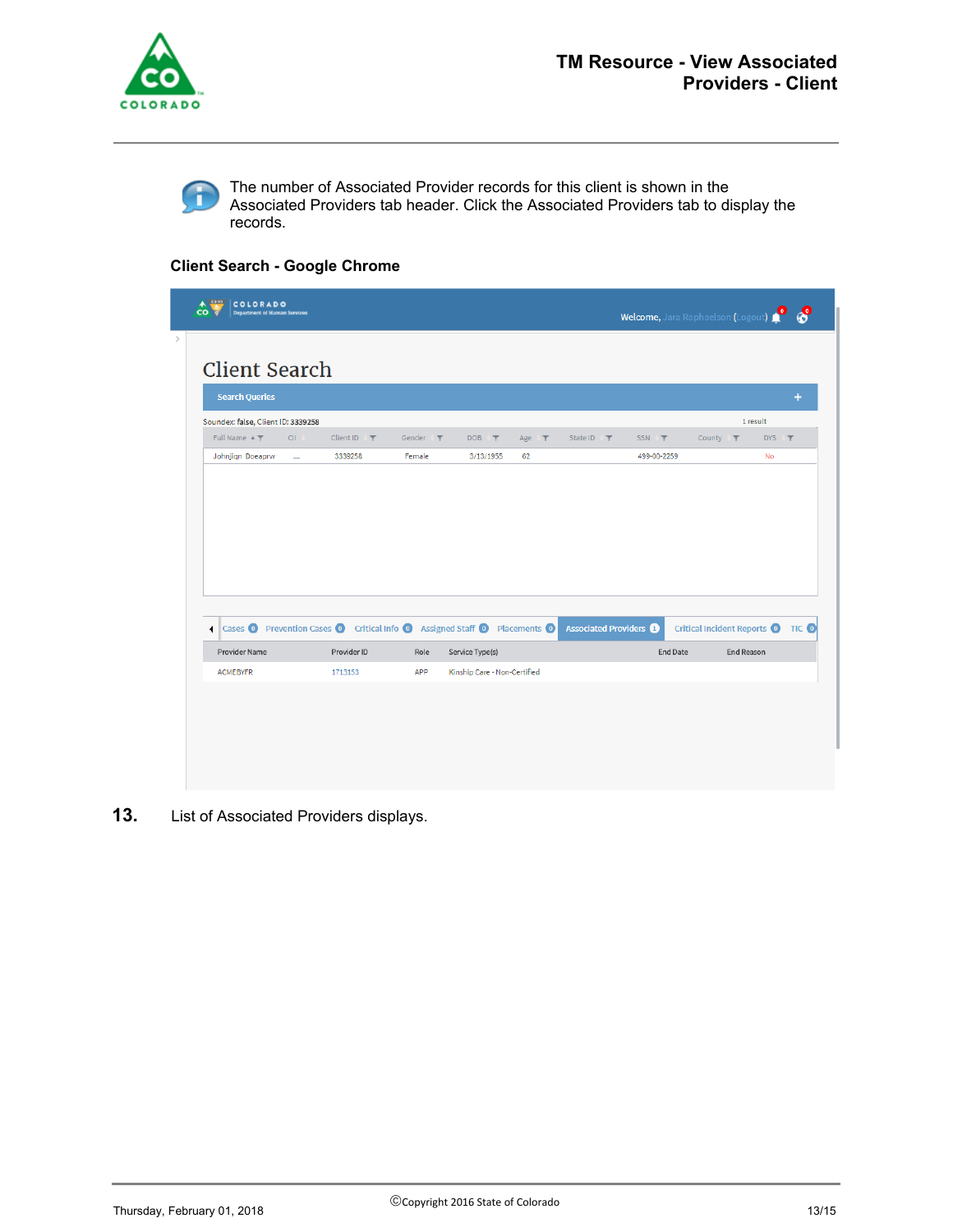



The list of all Associated Providers associated with the client are displayed and are sorted by Provider Name alphabetically.

## **Client Search - Google Chrome**

| <b>Search Queries</b>                                                                            |                          |                  |               |                  |    |            |                             |              |                 |                                   |                 |
|--------------------------------------------------------------------------------------------------|--------------------------|------------------|---------------|------------------|----|------------|-----------------------------|--------------|-----------------|-----------------------------------|-----------------|
| Soundex: false, Client ID: 3339258<br>Full Name $\triangleq$ $\P$                                | CII.                     | Client ID $\top$ | Gender $\top$ | DOB <sub>T</sub> |    | Age $\top$ | State ID ▼                  | $SSN$ $\top$ |                 | County $\top$                     | 1 result<br>DYS |
| Johnjign Doeaprw                                                                                 | $\overline{\phantom{a}}$ | 3339258          | Female        | 3/13/1955        | 62 |            |                             | 499-00-2259  |                 |                                   | No              |
|                                                                                                  |                          |                  |               |                  |    |            |                             |              |                 |                                   |                 |
|                                                                                                  |                          |                  |               |                  |    |            |                             |              |                 |                                   |                 |
| Cases O Prevention Cases O Critical Info O Assigned Staff O Placements O<br><b>Provider Name</b> |                          | Provider ID      | Role          | Service Type(s)  |    |            | <b>Associated Providers</b> |              | <b>End Date</b> | Critical Incident Reports O TIC O | End Reason      |

**14.** Click the **Provider ID** link.